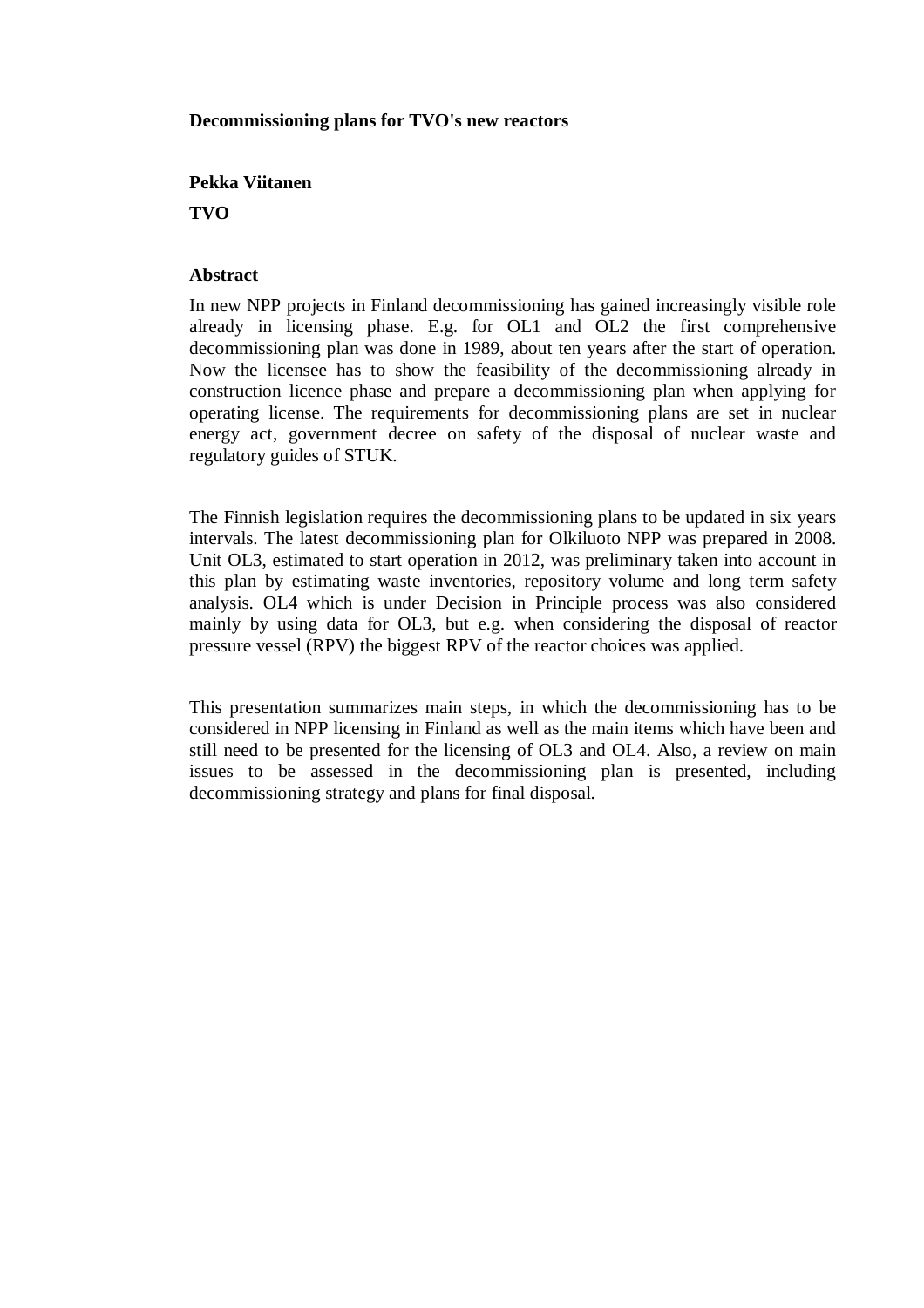#### **Introduction**

New NPP projects are ongoing at TVO. OL3 is approaching the phase to apply for operation licence and the parliament has approved the Decision in Principle to build OL4. These projects have also included decommissioning considerations. Draft of the first decommissioning plan of OL3 has been done and will be submitted to authorities along the application for operation license. Decommissioning of OL4 has been taken into account in plans for final disposal and long term safety analysis of final disposal. Finnish NPP licensing process is shown in Figure 1.

In Finland, according to Nuclear Energy Act, *decommissioning means the dismantling of a finally closed nuclear facility so that no special measures are required on the plant site due to radioactive materials originating in the dismantled nuclear facility.* So, this means that the decommissioning plans do not include the dismantling of buildings which are released from radiation control. However, because of economical responsibilities, cost estimates for dismantling non-radioactive systems and buildings have been done,

The decommissioning plans have to be updated regularly, at six year intervals, for the duration of the operations subject to a licence.



*Figure 1. NPP licensing in Finland.*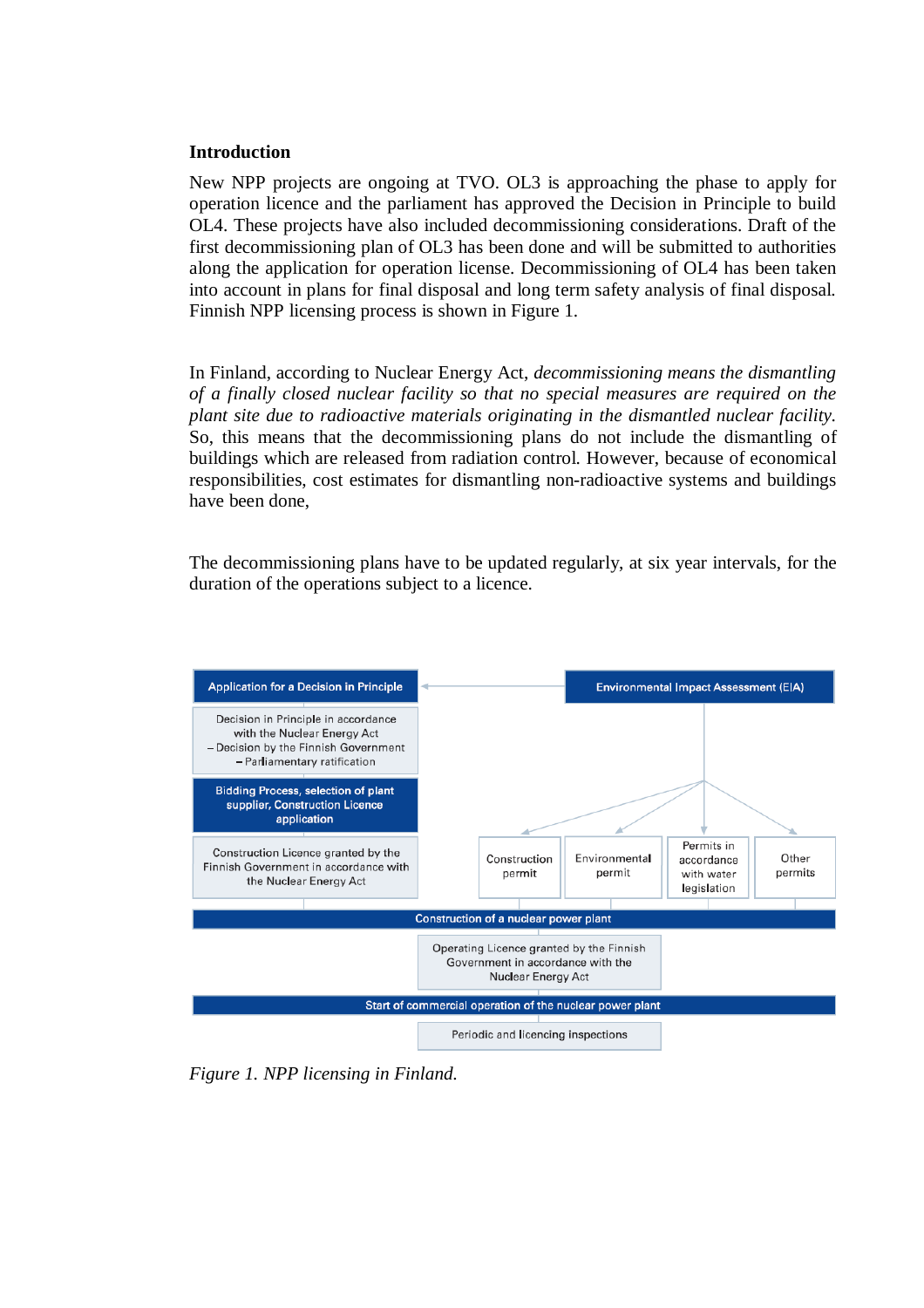### **OL3**

Decommissioning strategy for OL3 is immediate dismantling, while a 30 years safe storage period is planned for OL1 and OL2. According to the present decommissioning timetable the dismantling of OL1, OL2 and OL3 will be conducted in one campaign.

Decommissioning plan of OL3 describes the planned methods to be used in dismantling work. The goal is to use as much as possible the same equipment and methods which will be used when dismantling OL1 and OL2. Waste amounts have been estimated to be somewhat smaller than from OL1 and OL2, however the activity is higher, because the immediate dismantling strategy.

It is quite obvious that design features beneficial for Radiation Protection have synergy with decommissioning. The design OL3 facilitates easy decontamination of radioactive systems. This enables maintenance and inspection work with minimum radiation doses. The decommissioning plan for OL3 includes a major decontamination prior to dismantling. This supports the immediate dismantling strategy. Also the structural, operational and materials design facilitate decommissioning purposes. E.g. the amount of stellite, which results to activation of cobalt, is optimised. The collective radiation dose from the decommissioning of OL3 has been estimated to be clearly lower than the respective dose from OL1 and OL2.

# **OL4**

The decommissioning strategy and dismantling plans for OL4 will be decided by the time when construction licence will be submitted for authorities. What has been done this far, is the preliminary planning for final disposal of decommissioning waste for OL4. This has been done when preparing extension plans for TVO's present repository for low- and intermediate level waste.

OL4 has been taken into account in the long term safety assessment of the repository. Decommissioning waste activities and volumes have been estimated according the data of OL3. The exception to this is that the measures used for the reactor pressure vessel have been to the biggest RPV of the five alternatives, i.e. ESBWR.

#### **Final disposal of decommissioning waste**

TVO's present repository for LILW-waste (VLJ-repository) is planned to be extended for final disposal of decommissioning waste. Presently the repository has two silos which will be adequate for the operational waste from OL1, OL2 and OL3 until 2030's. Interim storages in the plant site will be utilized, as well. The volume of waste from OL4 is not yet known. However, requirements for waste handling systems and set an upper limit for waste accumulation rate will be set already in the bidding process.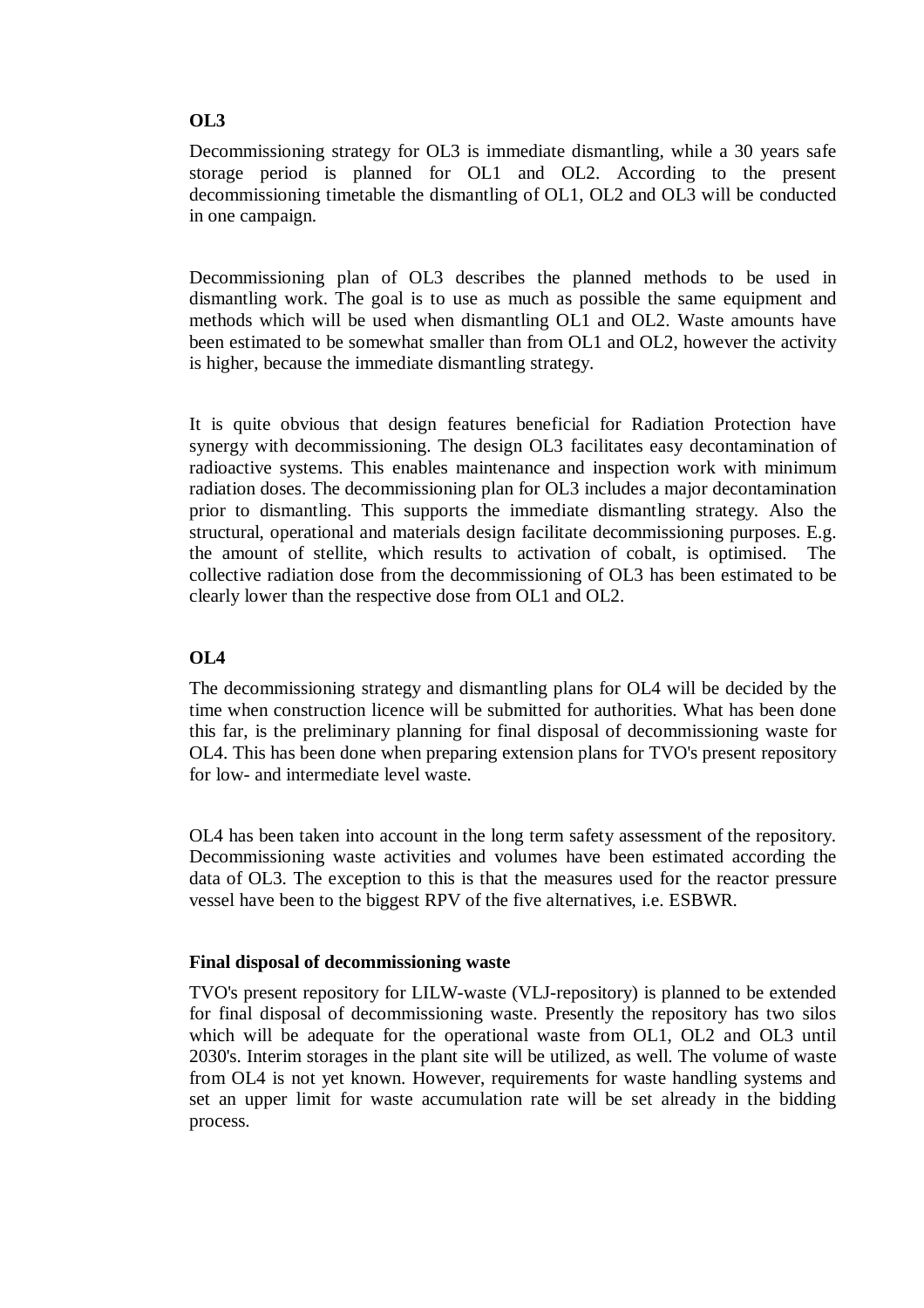The plan for the extension of the VLJ-repository is to build two more silos for operating waste in addition to the two existing silos. For decommissioning purposes the plan is to build four additional silos. The volumes of the silos is of order 10 000 - 15 000  $\text{m}^3$ . The planned silo volume will be adequate for the waste volumes with a good margin.

The reactor pressure vessels are planned to be disposed into two separate shafts. These will be drilled in the vicinity of the repository. RPVs of OL1 and OL2 will be put in to one shaft and the RPV of OL3 and OL4 into the other shaft. Engineered barriers for the RPVs will be a concrete tube surrounded by flexible backfill material, most likely bitumen.

A schematic drawing of the extension plan for VLJ-repository is shown in Figure 2.



*Figure 2. The planned extension of the VLJ-repository.*